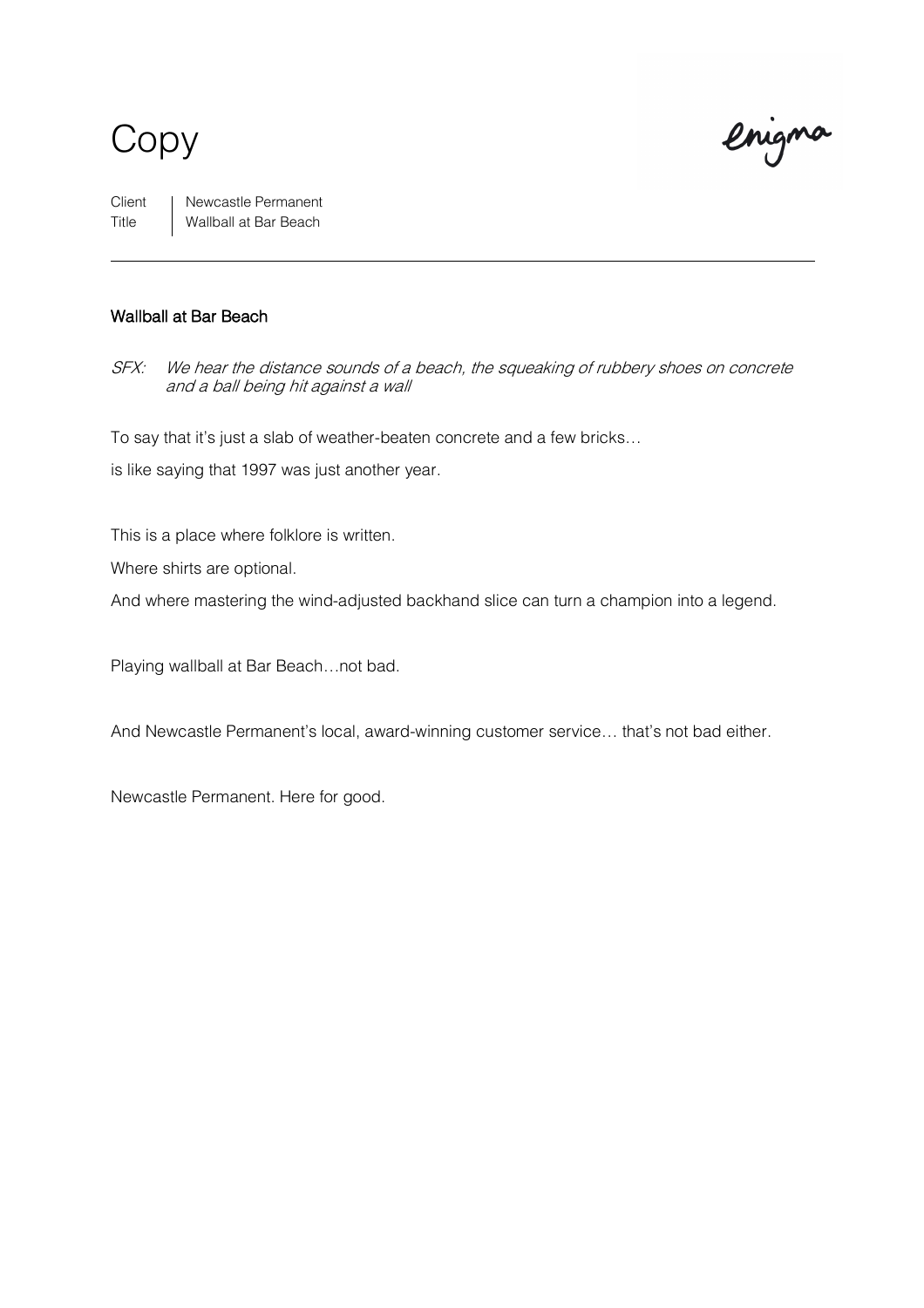# Copy

enigna

Client | Newcastle Permanent Title Adamstown Gates

#### Adamstown Gates.

SFX: We hear the chimes of a crossing gate, a train passing by and a car engine running. History will remember what you did today.

They'll probably build a statue of you.

Or at least put your name on one of those little plaques on a park bench somewhere.

Because today you did what no one thought was possible.

You made it through the Adamstown Gates…without having to stop.

Not bad.

And Newcastle Permanent's local, award-winning customer service… that's not bad either.

Newcastle Permanent. Here for good